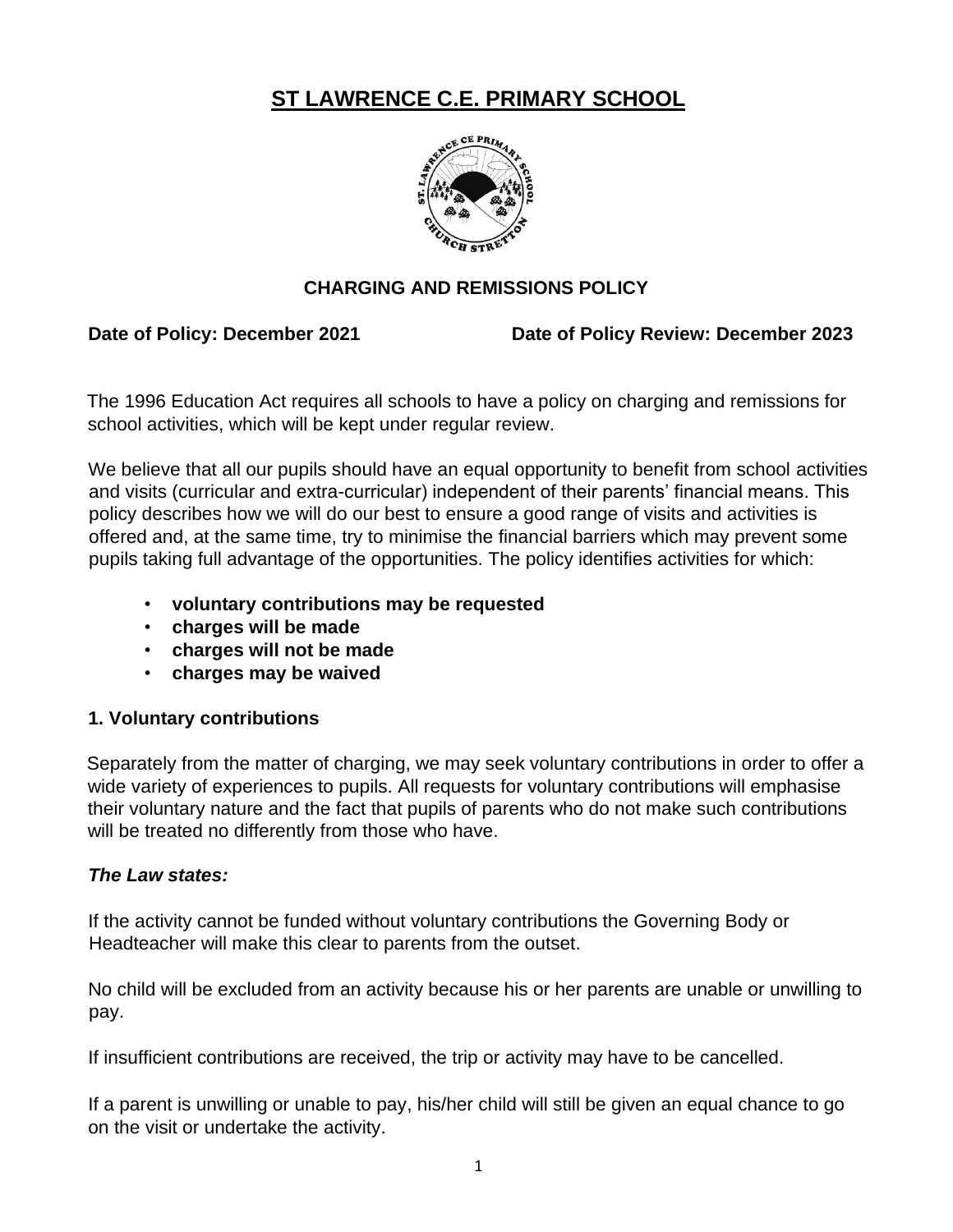# **2. No charges will be made for**

- Education provided during school hours (including the supply of any materials, books, instruments or other equipment);
- Education provided outside school hours if it is part of the National Curriculum or part of the school's basic curriculum for religious education;
- Tuition for pupils learning to play musical instruments (or singing) if the tuition is required as part of the National Curriculum, or part of religious education;
- Education provided on any trip that takes place during school hours
- Education provided on any trip that takes place outside school hours
	- a) if it is part of the National Curriculum, or
	- b) part of the school's basic curriculum for religious education;
- Supply teachers to cover for those teachers who are absent from school accompanying pupils on a residential trip;
- Transport provided in connection with an educational visit.
- As explained at item 1, voluntary contribution may be requested to help the school pay for activities and trips.

### **3. Charges may be made for**

### • **Activities outside school hours**

Non-residential activities (other than those listed in Section 3 above) which take place outside school hours (e.g. clubs), but only if the majority of the time spent on that activity takes place outside school hours (time spent on travel counts in this calculation if the travel itself occurs during school hours).

#### • **Residential visits during school hours**

The board and lodging costs (but only those costs) of residential trips deemed to take place during school time. However, pupils whose parents are in receipt of certain benefits (see "Remissions" below) will be exempt from paying the cost of board and lodging.

Residential trips deemed to take place outside school time (other than for those activities listed in 3 above) e.g. materials, books, instruments, equipment, tuition, entrance fees, insurance.

#### • **Music tuition**

Music tuition for individuals or appropriate sized groups of pupils to play a musical instrument or to sing and which is not an essential part of either the National Curriculum or a public examination syllabus for all pupils.

**N.B. When any trip is arranged, parents will be notified of the policy for allocating places. This should recognise that parents may not be able to pay quickly and may have to budget for the trip over a reasonable period of time.**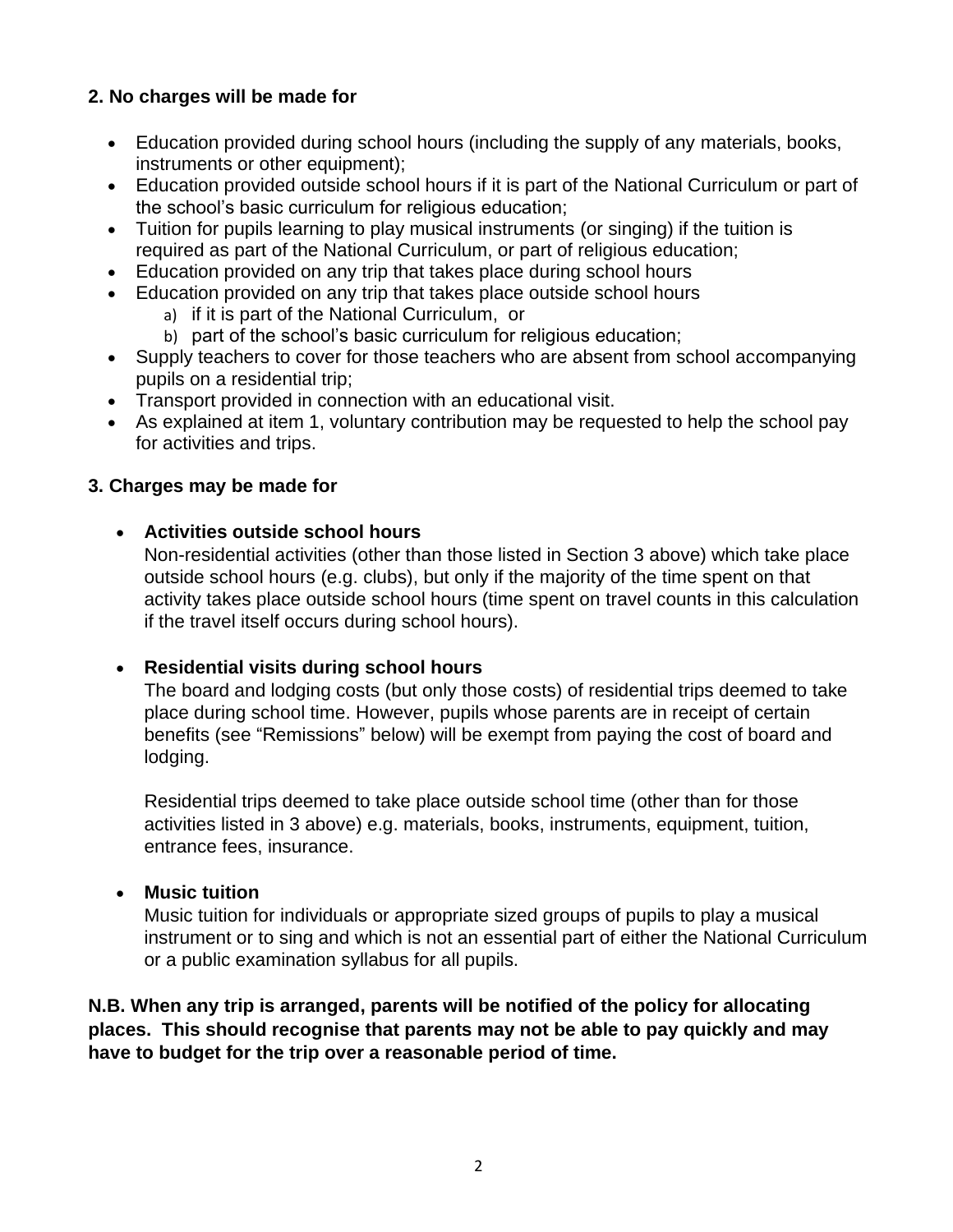# **4. Optional Extras**

Charges may be made for optional activities that are known as 'Optional Extras'. Any charges made will not exceed the actual cost (per pupil) of provision.

### **It is our policy that charges may be made as indicated below. Parental agreement will be obtained before a charge is made.**

| <b>Optional Extra</b>                                                                                                                                           | <b>Example</b>                                                                                                                                                                                                                                                                                    | <b>Remitted or help</b><br>available                                                                                                                                |
|-----------------------------------------------------------------------------------------------------------------------------------------------------------------|---------------------------------------------------------------------------------------------------------------------------------------------------------------------------------------------------------------------------------------------------------------------------------------------------|---------------------------------------------------------------------------------------------------------------------------------------------------------------------|
| Charges may be made for any<br>materials, books, instruments, or<br>equipment, where a parent wishes<br>his/her child to own them and take<br>them home to keep | An electrical circuit made<br>in Science. A charge could<br>be made for the bulb,<br>battery, wires and switch.                                                                                                                                                                                   |                                                                                                                                                                     |
| Charges will be made for Musical<br>instrument tuition                                                                                                          | The cost, or a proportion<br>of the costs, for teaching<br>staff employed to provide<br>tuition in playing a musical<br>instrument or singing,<br>where the tuition is an<br>optional extra for an<br>individual pupil or<br>appropriate groups pupils<br>and not part of the Music<br>curriculum | The Jon Hayward Trust                                                                                                                                               |
| Charges will be made for music grade<br>exam fees and related music sheets                                                                                      | The charge will not exceed<br>the actual cost                                                                                                                                                                                                                                                     |                                                                                                                                                                     |
| Parents' will be charged for the cost of<br>replacing lost or damaged school<br>property caused wilfully or negligently<br>by their children                    | The charge will not exceed<br>the replacement cost                                                                                                                                                                                                                                                |                                                                                                                                                                     |
| Charges will be made for the board and<br>lodging component of residential trips                                                                                | The charge will not exceed<br>the actual cost                                                                                                                                                                                                                                                     | Remission for category<br>A (see below)<br>If two children are in<br>the same year group, a<br>remission of 10% will<br>be applied to the full<br>cost of the visit |

#### **5. Remissions**

In order to remove financial barriers from pupils, the governing body has agreed that some activities and visits where charges can legally be made will be offered at no charge or a reduced charge to parents in particular circumstances. This part of the policy sets out the circumstances in which such charges will be waived.